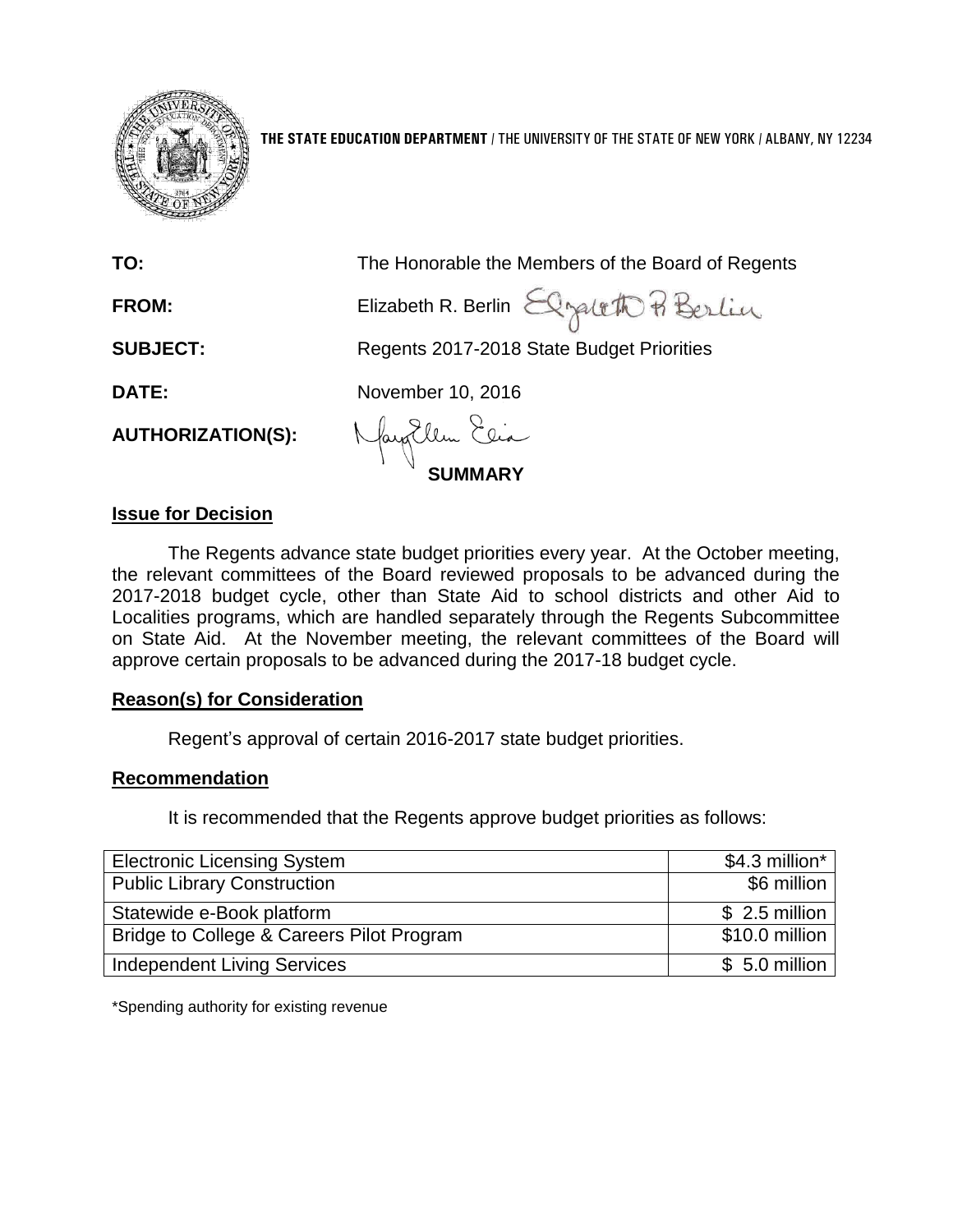

THE UNIVERSITY OF THE STATE OF NEW YORK **ALBANY, NY 12234** 

**EXECUTIVE DEPUTY** COMMISSIONER

T: 518.473.8381

NYSED.GOV ENGAGENY.ORG

## **Development of an Electronic Licensing and Document Management System to Improve Customer Service**

### *THE ISSUE:*

The Department's Office of the Professions (OP) is responsible for the review of applications for licensure and subsequent re-registration of over 50 professions, limited permits, registration and oversight of pharmacies, professional business entities, statutorily authorized corporate practice waivers, and providers of professional continuing education. OP also handles the investigation of complaints of professional misconduct and illegal practice of licensees, unlicensed individuals and professional entities as well as the oversight of the discipline process, which includes due process hearings, where action is taken when allegations are substantiated. OP is solely supported by the fees it collects.

In 2009, the Legislature and Executive enacted a law (Chapter 396 of the Laws of 2009) that authorized the increase of professional registration fees by 15% in order to allow OP to continue to successfully manage its responsibilities and improve customer service, which included implementing an electronic licensing and document management system through the replacement of a 35+ year old COBOL-based mainframe licensing system. This fee increase was supported by many state professional associations and organizations in order to continue this important work and enhance current processes.

After enactment of this law, the Department tried to achieve some of its process improvement goals by working within the Enterprise eLicensing initiative for all state agencies, which was intended to become a one-stop shop for all statewide licensing needs. Unfortunately, the project was not designed to deal with the complex and varied licensing requirements that are statutorily mandated for the over 50 professions, and ultimately the project could not meet the needs of the Department or its customers.

It is critical that development of a customized electronic licensing system move forward so that the Department can replace the old and outdated mainframe and enhance the customer experience for future and current professional licensees and entities, as well as deliver on the promise that was made when the 2009 legislation was enacted. This electronic system will be designed to include the following capabilities: provide online accounts so that an applicant can see where they are in the licensure process and what information required for licensure has been received by OP; allow institutions of higher education the option to electronically submit transcripts; allow supervisors overseeing experience requirements to submit their forms electronically; handle back-office application processing to improve customer service; and provide for electronic case management of disciplinary cases.

*2017-18 Budget Request – Authorize the Department, within Capital Appropriations, to utilize \$4.3 million of existing revenue this year to begin building a new electronic licensing and document management system*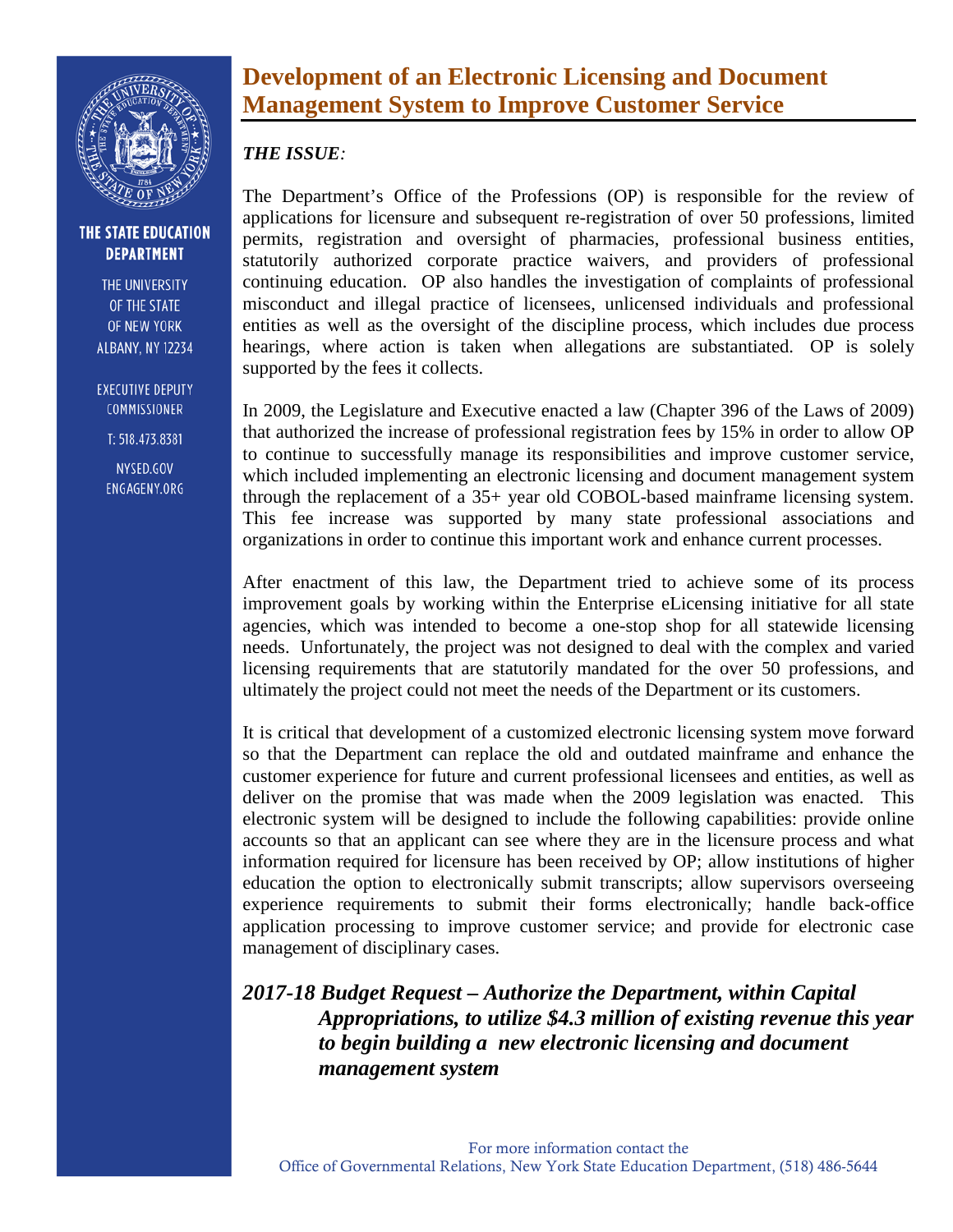

THE UNIVERSITY OF THE STATE OF NEW YORK **ALBANY, NY 12234** 

**EXECUTIVE DEPUTY COMMISSIONER** 

T: 518.473.8381

NYSED.GOV ENGAGENY.ORG

# **State Aid for Library Construction**

### *THE ISSUE:*

In FY 2016-2017, the state budget provided \$19 million in capital funds to support State Aid for Library Construction. The program is highly visible and has been very successful. During its first ten years in operation, the program supported a total of 1,803 construction and renovation projects for 689 unique public library and library system facilities.

The Regents have endorsed the concept that all public libraries should be able to accommodate new technologies and provide the knowledge resources New Yorkers need to be successful in an information-driven global environment. Despite the many successes of the current State Aid for Library Construction program, there is still a pressing need for state support.

*Chapter 480 of the Laws of 2015* amended Education Law to include broadband installation and infrastructure in addition to construction and renovation as approved project costs. The estimated need for new construction, expansion and renovation of existing library facilities to ensure that New York's libraries are accessible to all library users and can accommodate advances in technology, including improvements to broadband infrastructure is over \$1.7 billion for the next four years.

More than half of all public library buildings in New York are now over 60 years old, and more than a third are more than 30 years old. 2015 data indicates only 47 (out of 1062) public library buildings (4.4%) have a broadband connection greater than 100Mbps. These inadequate connections are distributed over multiple computers and also support wireless connectivity and teleconferencing services.

## *2017-18 Budget Request –\$6 million in additional state funds*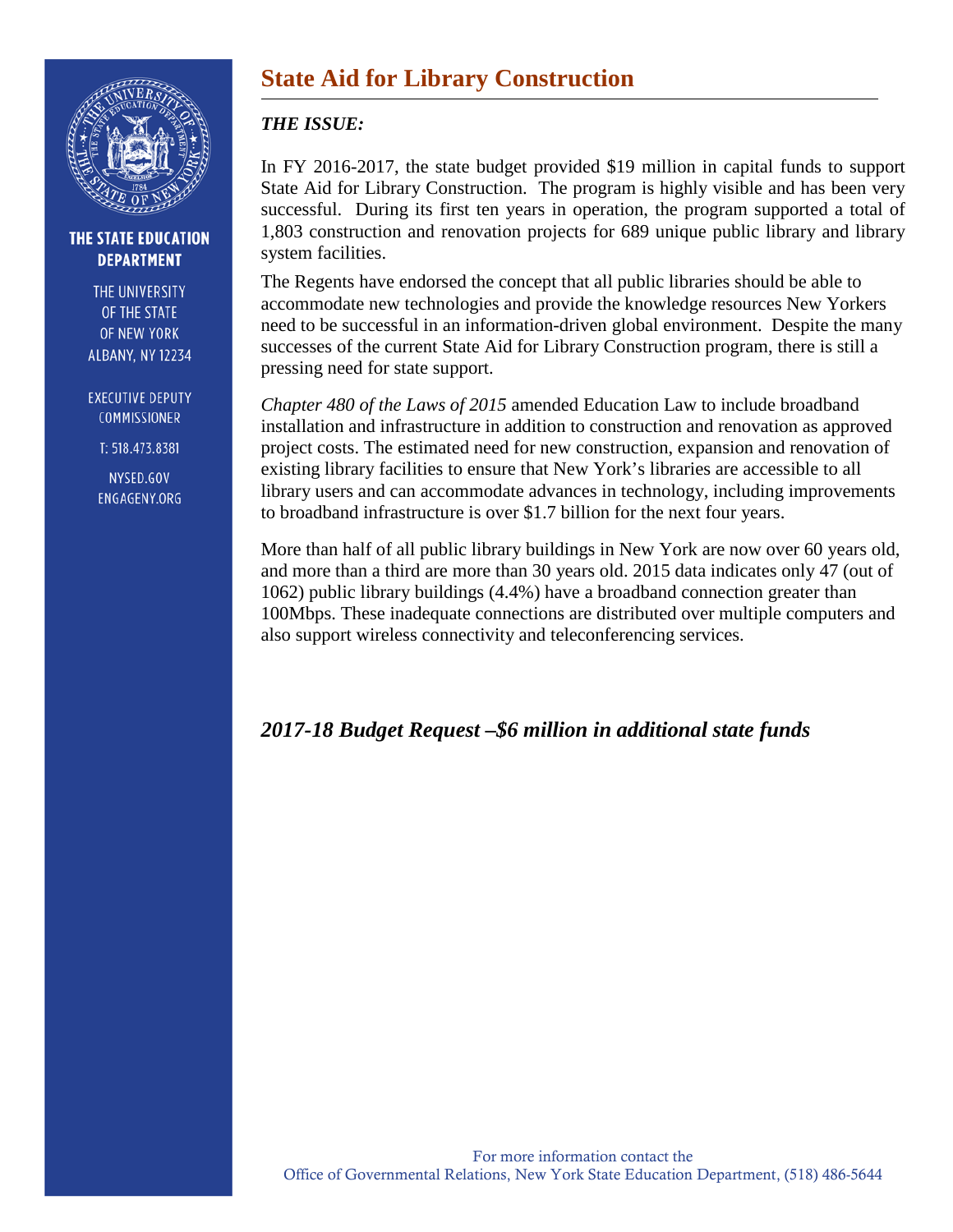

THE UNIVERSITY OF THE STATE OF NEW YORK **ALBANY, NY 12234** 

**EXECUTIVE DEPUTY COMMISSIONER** 

T: 518.473.8381

NYSED.GOV ENGAGENY.ORG

## **Increased Access to e-Books**

### *THE ISSUE:*

*Chapter 459 of the Laws of 2015* required the State Education Department to conduct a study of public libraries and e-books in New York State and issue a report to the Legislature and Executive. The resulting report, *Electronic Books and Public Libraries in New York State: A Report to the Legislature and Executive* highlighted the continuing rise in public demand for e-books from local libraries and identified some of the major challenges facing the State's public libraries in meeting that growing demand. Four recommendations outline steps that the State can take to increase access to e-books for New Yorkers of all ages:

- Strive for equity of access to e-books and other e-content for New Yorkers of all ages, ensuring that all libraries in New York State have the resources and support necessary to subscribe to or purchase e-books and to provide the technology necessary to read them.
- Explore and invest in new technologies that may provide (a) more streamlined access to e-books, (b) access to enhanced free collections, (c) alternatives to existing e-platforms, and (d) sharing of e-book collections.
- Address the increasingly high demand for e-books by exploring possibilities for establishing cost-saving mechanisms at the State level.
- By 2020, provide all New Yorkers with free access to a minimum broadband speed of 100mbps at their local public library or neighborhood branch.

In order to achieve equity of access to e-books and other e-content for New Yorkers of all ages, the Regents propose the development of a statewide E-Book platform.

## *2017-18 Budget Request – \$2.5 million in new state funds to support:*

The development of a statewide e-Book platform. The State Library would provide, in one easy-to-use location, at a cost-savings to local libraries, e-book collections in English and in other languages. All New Yorkers would be able to freely access this core collection of e-books from their local library and from home, work or school.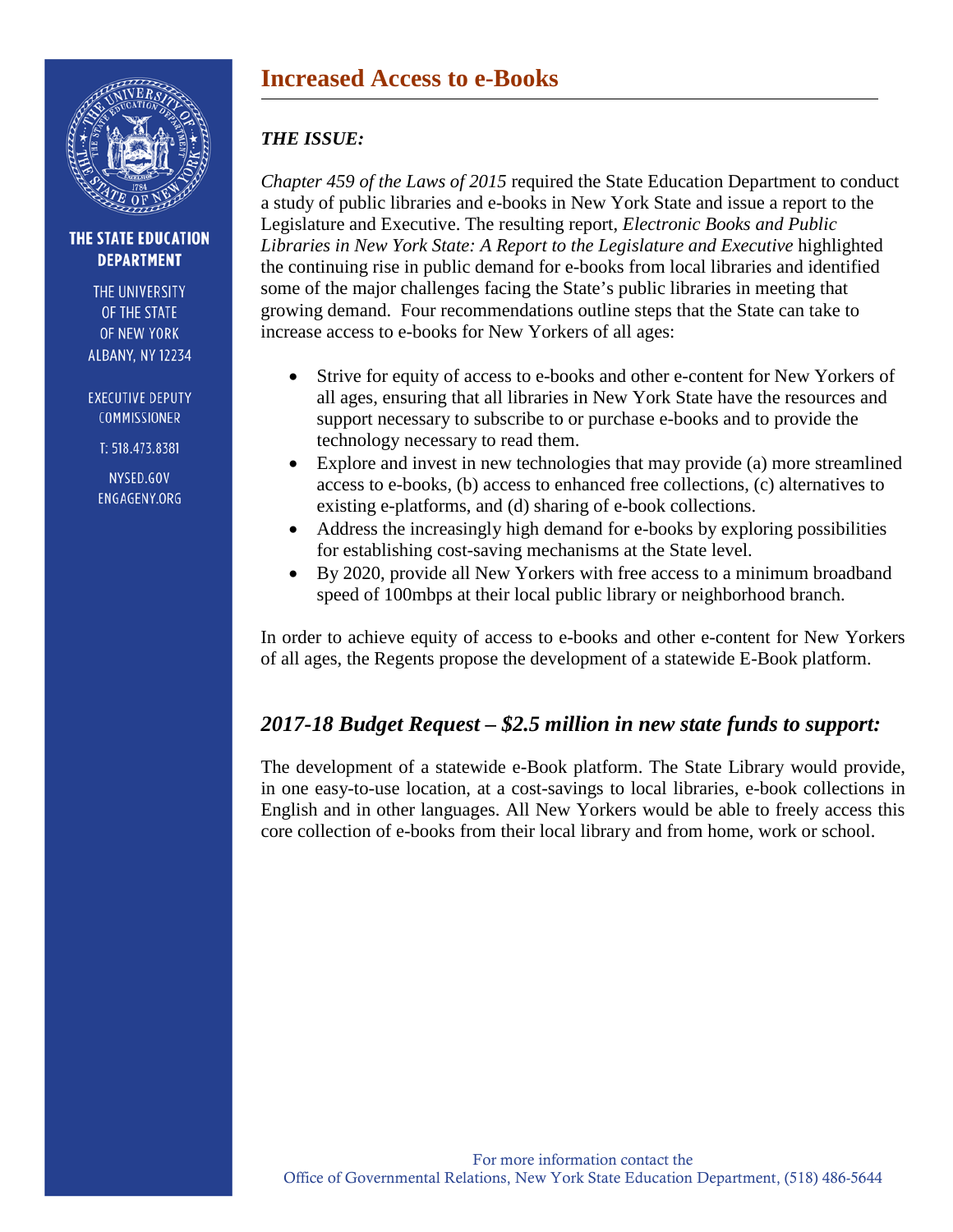

THE UNIVERSITY OF THE STATE OF NEW YORK **ALBANY, NY 12234** 

**EXECUTIVE DEPUTY** COMMISSIONER

T: 518.473.8381

NYSED.GOV ENGAGENY.ORG

## **Bridge to College & Careers Pilot Program**

### *THE ISSUE:*

According to US Census data, workers with a high school diploma or the equivalent earn 1.5 more per year than workers without these credentials earn, and workers with an associate's degree earn 2 times more. Bridge programs enable out of school youth and adults to obtain: critical basic skills, a High School Equivalency (HSE) diploma, industry-recognized credentials and preparation for postsecondary study and careers.

Program applicants would be a partnership between an adult education program and college or training provider of demonstrated effectiveness. Awards would range from \$150,000 to adapt and modify existing literacy programs to \$600,000 for the most comprehensive models, with the average award around \$330,000. Program costs would vary given the sector being targeted (i.e. health care or food services) and other funding that the proposals might leverage, including existing state (i.e. Employment Preparation Education or EPE) and federal funding (i.e. Title I workforce development). This proposal could pilot up to 30 Bridge programs which would be funded in each of the seven Regional Adult Education Network (RAEN) regions of the state.

Proposals for these innovative approaches would include components such as:

- Career exploration and career assessment;
- Curricula and teaching models that provide instruction with co-teaching or dual enrollment in basic skills and occupational/career and technical education training with contextualized curriculum specific to a high demand sector matched to employer needs;
- Supplemental support from case managers or educational mentors/tutors to offer supplemental supports;
- Bridge coordination to proactively build strong relationships with employers, college and more advanced educational opportunities to connect participants with the next step in their career ladder;
- Apprenticeships/internships; and
- Job Placement, retention and advancement including sector-specific job coaches.

## *2017-18 Budget Request – \$10 million in new state funding*